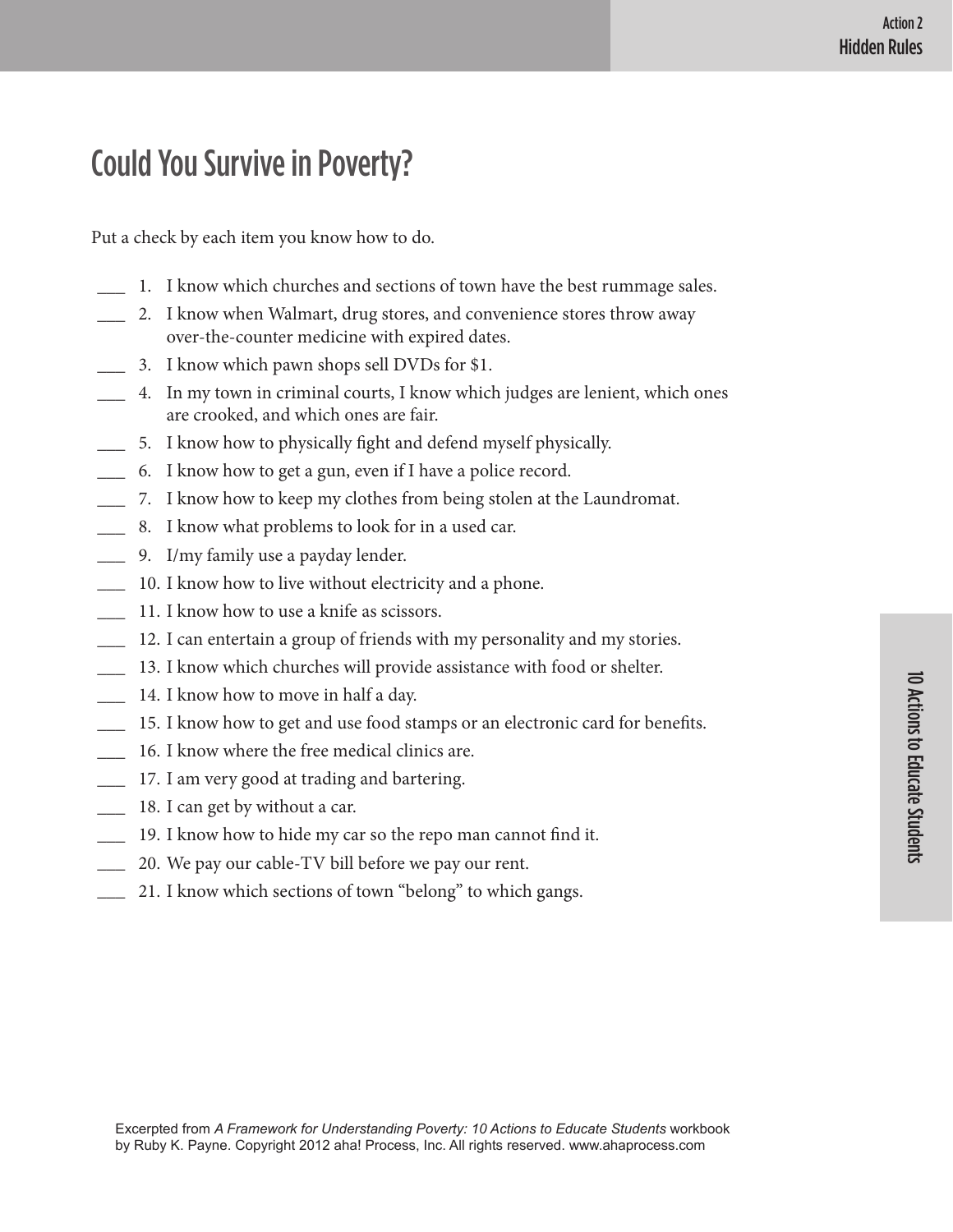## Could You Survive in Middle Class?

Put a check by each item you know how to do.

- $\overline{\phantom{a}}$ 1. I know how to get my children into Little League, piano lessons, soccer, etc.
- $\overline{\phantom{a}}$ 2. I have an online checking account and monitor my bills online.
- $\overline{\phantom{a}}$ 3. Every bedroom has its own TV and DVD player.
- $\overline{\phantom{a}}$ 4. My children know the best name brands in clothing.
- $\overline{\phantom{a}}$ 5. I know how to order in a nice restaurant.
- $\overline{\phantom{a}}$ 6. I know how to use a credit card, checking account, and savings account—and I understand an annuity. I understand term life insurance, disability insurance, and 20/80 medical insurance policy, as well as house insurance, flood insurance, and replacement insurance.
- $\overline{\phantom{a}}$ 7. I talk to my children about going to college.
- $\overline{\phantom{a}}$ 8. I know how to get one of the best interest rates on my new-car loan.
- $\overline{\phantom{a}}$ 9. I understand the difference among the principal, interest, and escrow statements on my house payment.
- $\overline{\phantom{a}}$ 10. I know how to help my children with their homework and do not hesitate to call the school if I need additional information.
- $\overline{\phantom{a}}$ 11. I know how to decorate the house for the different holidays.
- $\overline{\phantom{a}}$ 12. I/my family belong to an athletic or exercise club.
- $\overline{\phantom{a}}$ 13. I know how to use most of the tools in the garage.
- $\overline{\phantom{a}}$ 14. I repair items in my house almost immediately when they break—or know a repair service and call it.
- $\overline{\phantom{a}}$ 15. We have more than one computer in our home.
- $\overline{\phantom{a}}$ 16. We plan our vacations six months to a year in advance.
- $\overline{\phantom{a}}$ 17. I contribute to a retirement plan separate from Social Security.

Excerpted from *A Framework for Understanding Poverty: 10 Actions to Educate Students* workbook by Ruby K. Payne. Copyright 2012 aha! Process, Inc. All rights reserved. www.ahaprocess.com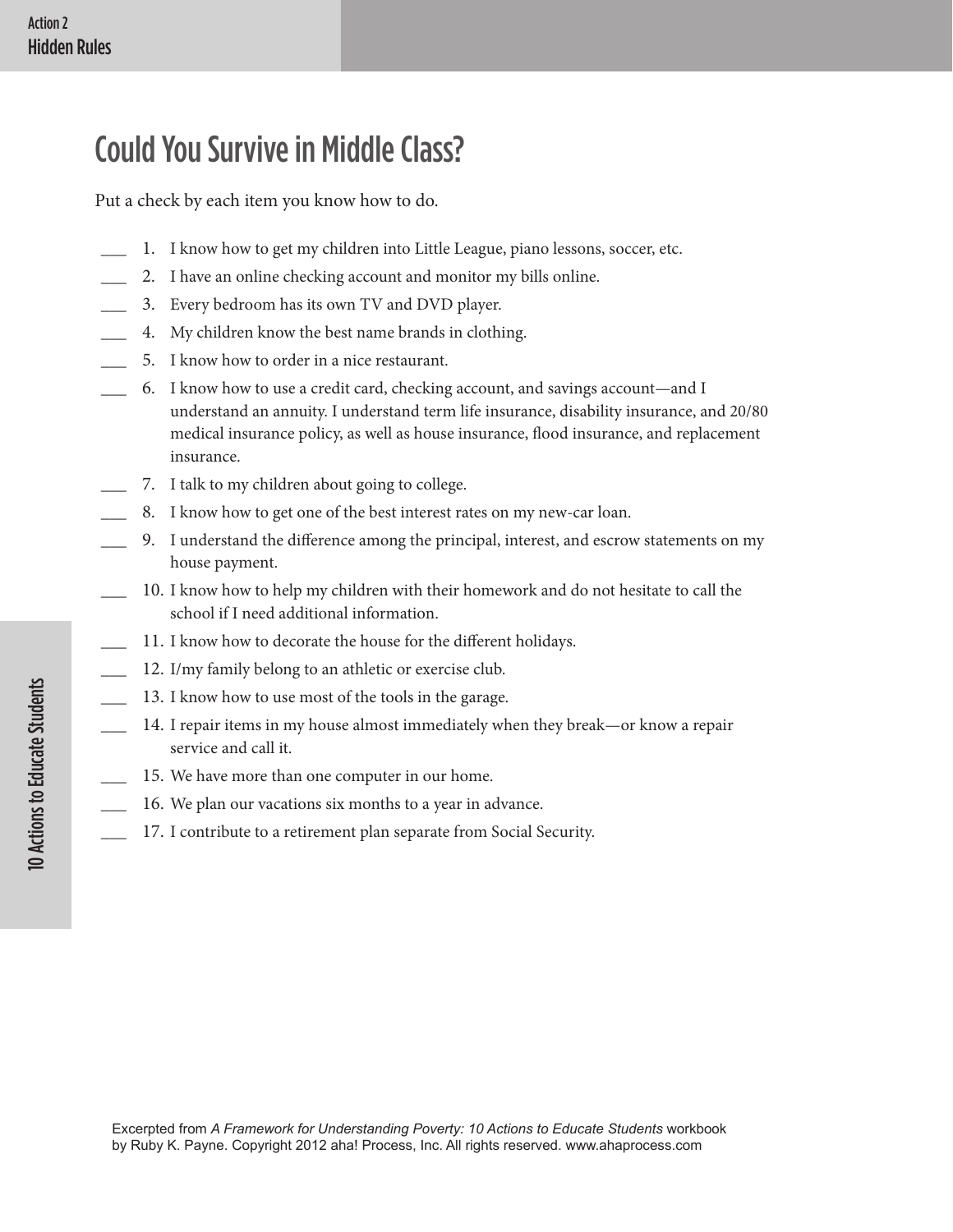# Could You Survive in Wealth?

Put a check by each item you know how to do.

- $\overline{\phantom{a}}$ 1. I can read a menu in at least three languages.
- $\overline{\phantom{a}}$ 2. I have several favorite restaurants in different countries of the world. I use a *concierge* to book the best restaurants as I travel throughout the world.
- $\overline{\phantom{a}}$ 3. During the holidays, I know how to hire a decorator to identify the appropriate themes and items with which to decorate the house.
- $\overline{\phantom{a}}$ 4. I know who my preferred financial adviser, legal firm, certified public accounting firm, designer, florist, caterer, domestic employment service, and hairdresser are. In addition, I have a preferred tailor, travel agency, and personal trainer.
- $\overline{\phantom{a}}$ 5. I have at least two residences that are staffed and maintained.
- $\overline{\phantom{a}}$ 6. I know how to ensure confidentiality and loyalty from my domestic staff.
- $\overline{\phantom{a}}$ 7. I have at least two or three "screens" that keep people whom I do not wish to see away from me.
- $\overline{\phantom{a}}$ 8. I fly in my own plane, the company plane, or first class.
- $\overline{\phantom{a}}$ 9. I know how to enroll my children in the preferred private schools.
- $\overline{\phantom{a}}$ 10. I know how to host the parties that "key" people attend.
- $\overline{\phantom{a}}$ 11. I am on the boards of at least two charities.
- $\overline{\phantom{a}}$ 12. I contribute to at least four or five political campaigns.
- $\overline{\phantom{a}}$ 13. I support or buy the work of a particular artist.
- $\overline{\phantom{a}}$ 14. I know how to read a corporate financial statement and analyze my own financial statements.
- $\overline{\phantom{a}}$ 15. I belong to at least one private club (country club, yacht club, etc.).
- $\overline{\phantom{a}}$ 16. I own more vehicles than there are drivers.
- $\overline{\phantom{a}}$ 17. I "buy a table" at several charity events throughout the year.
- $\overline{\phantom{a}}$ 18. I have worldwide coverage on my cell phone for both text and voice messages, as well as e-mail.
- $\overline{\phantom{a}}$ 19. I have the provenance for all original art, jewelry, antiques, and one-of-a-kind items.
- $\overline{\phantom{a}}$ 20. I easily translate exchange rates for currency between and among different countries.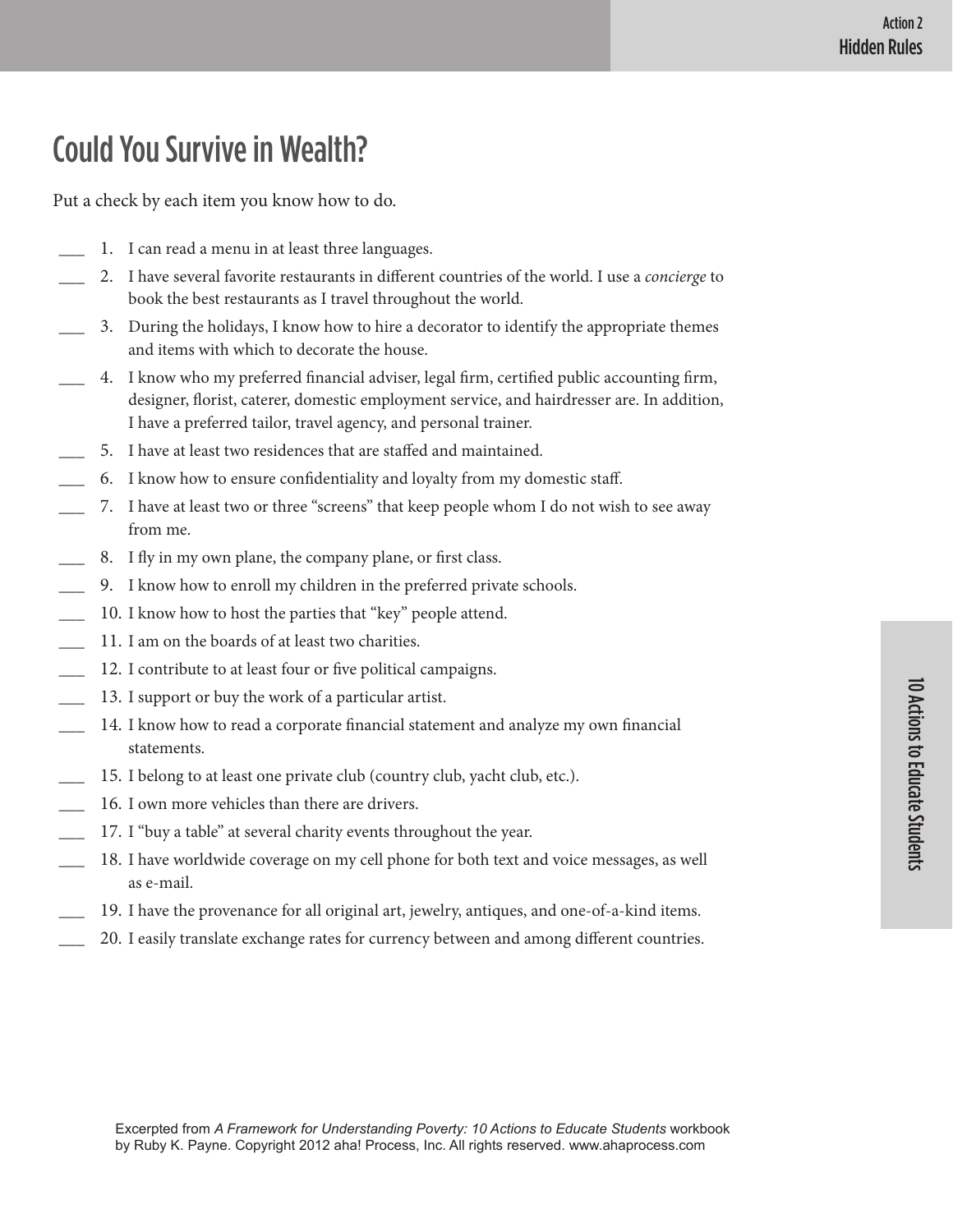## Could you cope with a spouse/partner who came from old money (or had that mindset)?

It would bother me if my spouse or partner:

- $\Box$  Spent money on private club memberships.
- $\Box$  Had a trust fund from birth.
- $\Box$  Insisted on the artistic quality and merit of household items, clothing, accessories, and so on.
- $\Box$  Had a personal assistant to assist with purchases of clothing and accessories.
- $\Box$  Spent money on a personal tailor and physical trainer.
- $\square$  Spent a great deal of time on charitable activities and did not make or take money for that time.
- $\Box$  Placed our children in the care of a nanny.
- $\Box$  Insisted that our children be placed in private boarding schools at the age of six.
- $\Box$  Talked a lot about the presentation of food.
- $\Box$  Staffed and maintained homes in more than one country.
- $\Box$  Spent money on a private airplane and/or yacht.
- $\Box$  Established trust funds for our children at birth.
- $\Box$  Maintained social and financial connections with individuals whom I didn't like.
- $\Box$  Had family members who looked down on me because of my bloodline or pedigree (or lack thereof).
- $\Box$  Kept an accountant, lawyer, domestic service agency, and investment broker on retainer.
- $\Box$  Was adamant about details, insisting on perfection in virtually everything.
- $\Box$  Wanted to have nothing further to do with a decent individual who didn't have a suitable connection.
- $\square$  Spent \$1 million-plus on an original piece of art, and would *only* purchase original works of art.
- Attended an Ivy League college or university.
- $\Box$  Valued me largely for my social connections.
- $\Box$  Reviewed family assets and liabilities on a monthly basis.
- $\Box$  Purchased furniture and furnishings for their artistic merit or designer designation.
- $\Box$  Kept almost no food in the house.

*Note.* From *Crossing the Tracks for Love,* by Ruby K. Payne, 2005.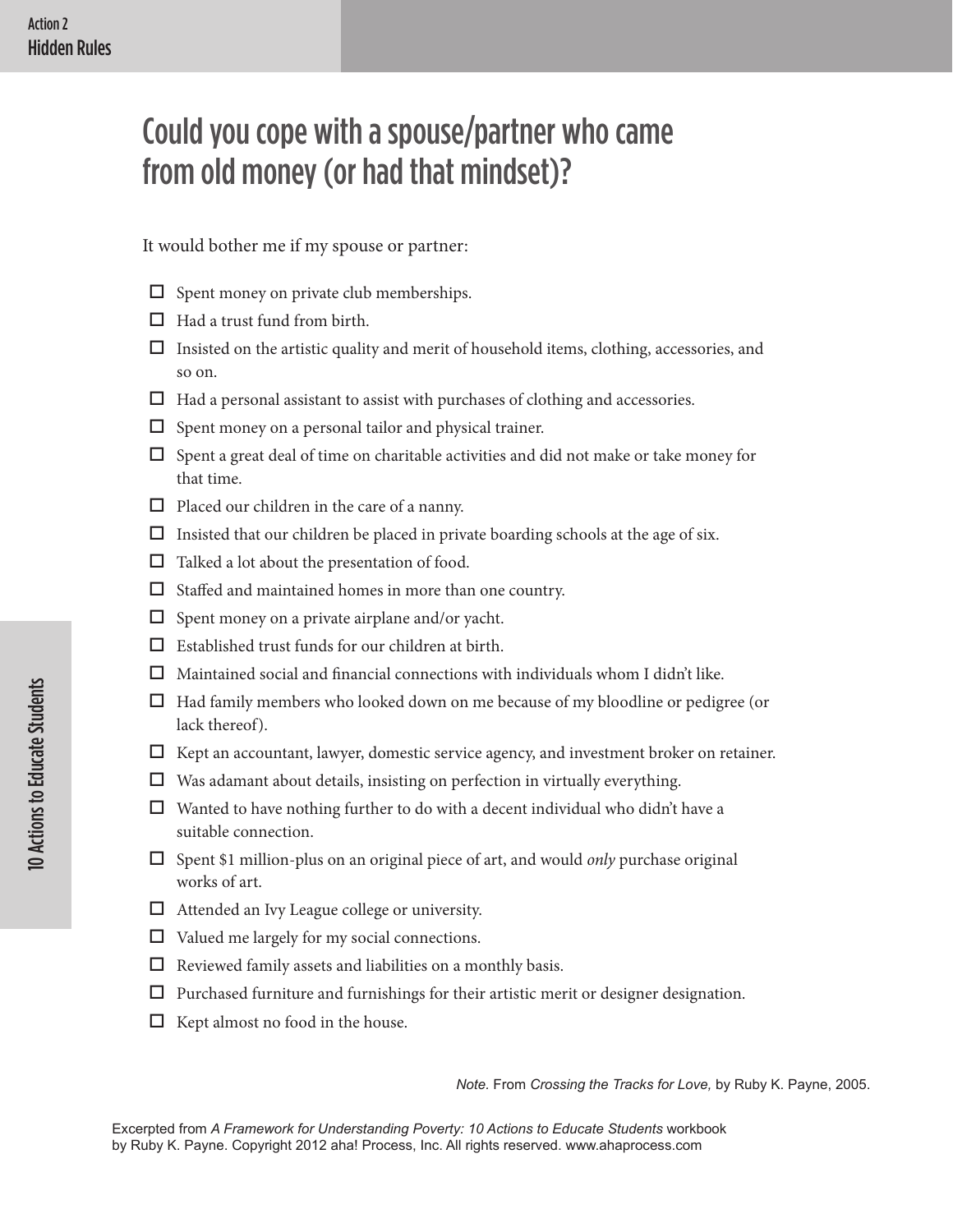#### Action 2 Hidden Rules

#### Could you cope with a spouse/partner who came from middle class (or had that mindset)?

It would bother me if my spouse or partner:

- $\Box$  Spent long hours at the office.
- $\Box$  Required our household to run on a budget.
- $\Box$  Planned out our week in advance.
- $\Box$  Started a college fund at the birth of our child.
- $\Box$  Hired a plumber to do a needed repair.
- $\Box$  Fixed the plumbing himself/herself.
- $\Box$  Played golf every weekend with his buddies.
- $\Box$  Kept a job that he/she hates for financial reasons.
- $\Box$  Rigidly adhered to time demands—and was often early.
- $\Box$  Was organized, keeping a paper trail on everything.
- $\Box$  Refused to give money to relatives who weren't working.
- $\Box$  Refused to allow a relative to come live with us.
- $\Box$  Planned vacations a year in advance.
- $\square$  Spent evenings taking graduate courses.
- $\square$  Devoted considerable time to a community charitable event.
- $\square$  Shopped for high-quality clothing/shoes/accessories, then charged those items.
- $\Box$  Withdrew TV, computer, and other privileges from the children as part of discipline.
- $\Box$  Paid for our child's college expenses and tuition.
- $\Box$  Paid for tennis, golf, dance, swimming, and other types of lessons for our child.
- $\Box$  Often made a big issue over the quality of food.
- $\Box$  Bought reprints and numbered artwork as part of our home's décor.
- $\Box$  Purchased furniture for its practicality and match to the décor.
- $\Box$  Had family members who discounted me because of my lack of education or achievement.